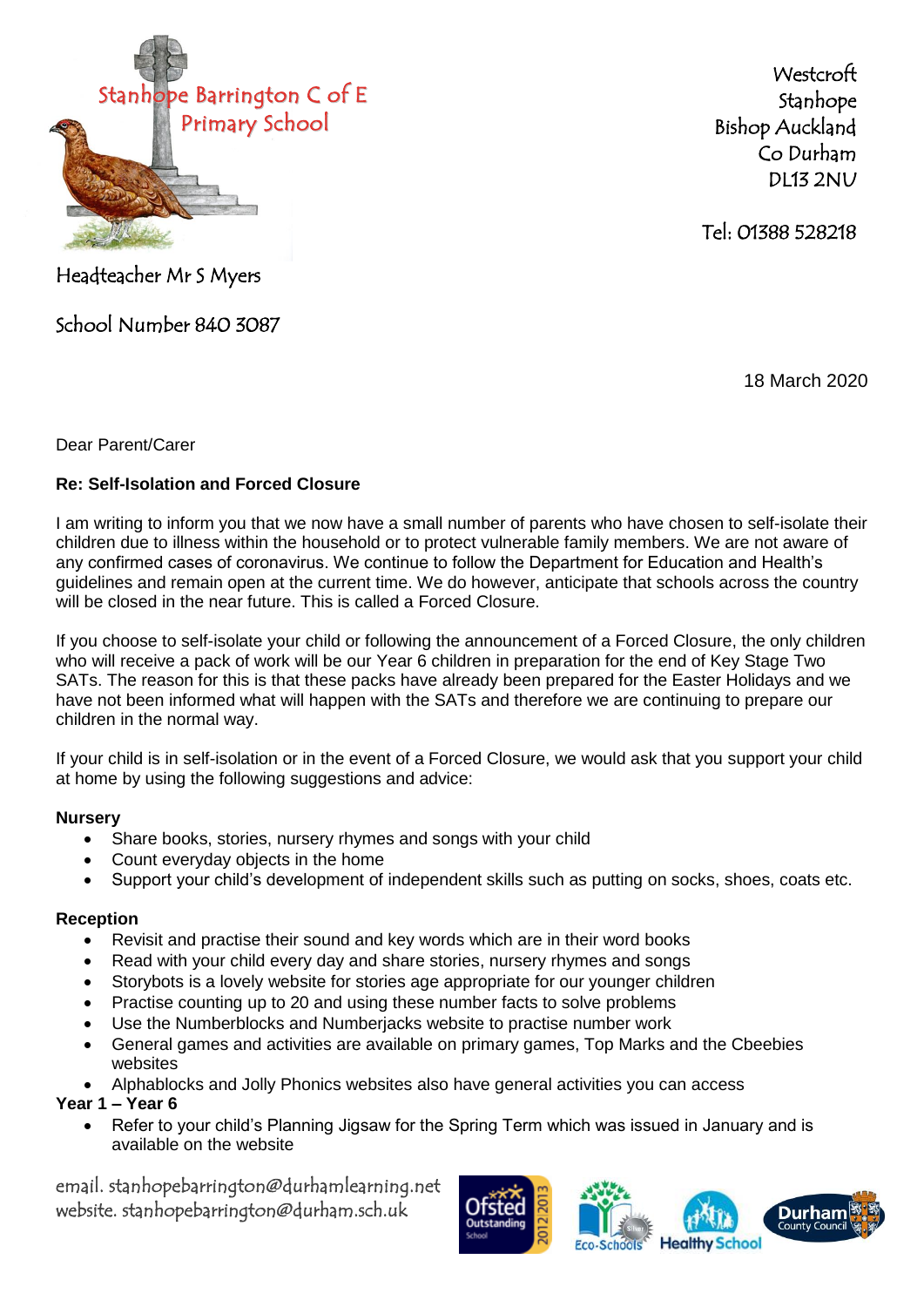- Read with your child every day
- Ask comprehension questions about what they have read
- Reinforce their times tables (website Times Tables Rock Stars)
- Practise number bonds at an age appropriate level
- Set your child basic calculations including addition, subtraction, division and multiplication at an age appropriate level
- Practise their phonics and letter sounds
- Practise their handwriting and other fine motor skills
- Practise their spelllings using a range of different strategies
- Look in their homework books at topics they have already covered and re-create questions based on that information and learning objectives
- Your child should be encouraged to complete writing tasks using a range of different text types such as: a newspaper report, diary entry, story, instructions, fact file or reports
- Use websites to support home learning such as Parent Zone, bbc revisewise and bbc bitesize
- There are numerous websites which provide age appropriate games and activities
- A teacher resource called Twinkl has been made available free of charge to the public for the rest of this month to support home learning
- Your child could use ICT or books to research facts about a topic of their choice and could create a fact file or powerpoint presentation
- Remember that exercise and physical activity is an important part of the school timetable and therefore being out and about still constitutes learning
- If your child has a School Support Plan, you could work on the targets and activities detailed on that plan
- You could engage your child in an art or craft activity and there are lots of websites with fantastic ideas for them to get creative using a range of different media
- There are some great ideas on Pintrest for crafting and art activities

### **Easter Fair and Church Service**

Please note that we have taken the difficult decision to cancel our annual Easter Fair and also our Easter Service and Celebration of Music event in St. Thomas' Church Hall. Thank you to everyone who has donated Easter Eggs, please be reassured that all Easter Eggs will be donated to the Weardale Foodbank in the Church Hall. I would also like to thank those members of The Friends of Stanhope Barrington who have already put so much work into the organisation of this event. The cancellation of this fundraising event will have huge implications and we hope to be able to organise an alternative event once things return to normal.

### **The Weardale Foodbank**

We are extremely concerned about our vulnerable families and although I appreciate that everyone is trying to look after their own families, I am informed that the donations to the foodbank have declined this week as people are hoarding food rather than donating it. Whilst this is totally understandable, I would make a plea that if you can spare anything at all, then please remember those vulnerable families in the Dale and continue to support our local foodbank.

### **Supporting Vulnerable Families**

As you can imagine, we have been asked lots of questions about the implications of a Forced Closure. Our main concern at the moment is the health and safety of our children and families. We are also extremely concerned about those families who are receipt of free school meals and children whose main source of food is via Breakfast Club and School lunches. I have been moved by the number of staff, parents and governors who have offered to come into school to run some sort of packed lunch provision so long as they remain symptom free.

At the current time we are awaiting guidance and advice about whether we can open the school during a Forced Closure to offer such a service. There are also logistical implications in terms of sourcing food and